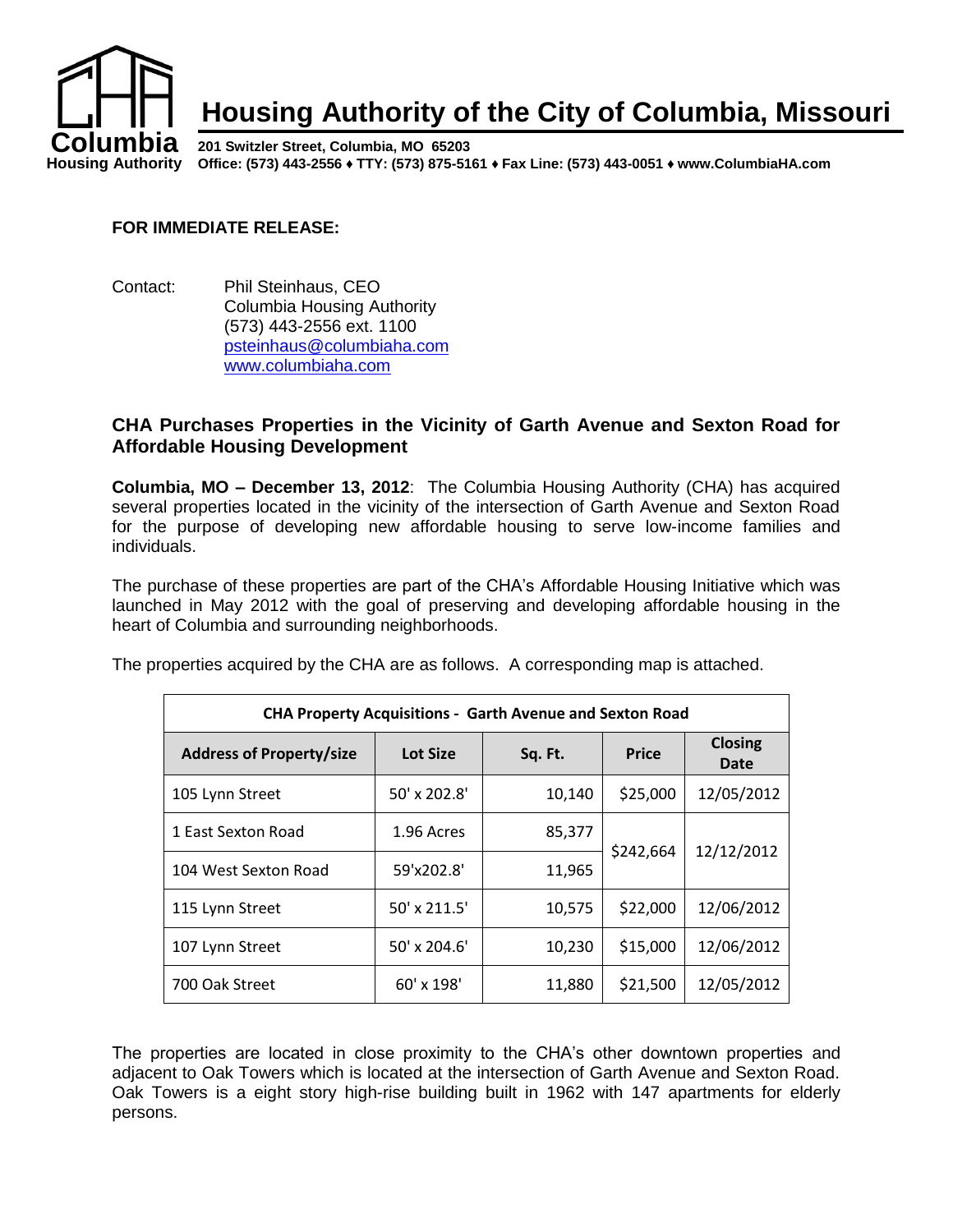"The CHA is excited about this opportunity to acquire a significant number of adjacent properties in the heart of Columbia," said Phil Steinhaus, CEO of the housing authority. This site offers some great opportunities for potential partnerships with the City of Columbia and the Columbia Community Development Corporation to develop a mix of affordable housing units in this area.

The City of Columbia owns three vacant lots located at 106, 108, & 110 West Sexton Road. These lots were acquired by the City of Columbia through its Neighborhood Stabilization Program.

The Columbia Community Development Corporation (CCDC) owns three vacant lots located at 109, 111, & 113 Lynn Street. The CCDC was formed by Enterprise Community Development Corporation, a consortium of seven local banks, to acquire vacant or dilapidated properties in Columbia's older neighborhoods and build new houses on the lots. The corporation has built 29 homes and renovated three others since its inception.

"We believe that there is a strong need to develop new affordable housing in this area," said Steinhaus. "This is an ideal location for the CHA to demonstrate its ability to be a leader in developing new housing that is affordable, accessible, energy-efficient, safe, healthy, and wellmaintained."

The purchase of these properties will allow the CHA to begin planning what mix of affordable housing at this location will best meet the needs of the neighborhood and the surrounding community. The City of Columbia and the Columbia Community Development Corporation also recognize the need to expand affordable housing opportunities in the heart of Columbia.

"Working with the City of Columbia and the CCDC will present some unique partnership opportunities to really engage in some creative community development work in this neighborhood," said Steinhaus. "All three organizations share a common goal of goal of preserving and developing affordable housing in the heart of Columbia and surrounding neighborhoods."

- END -